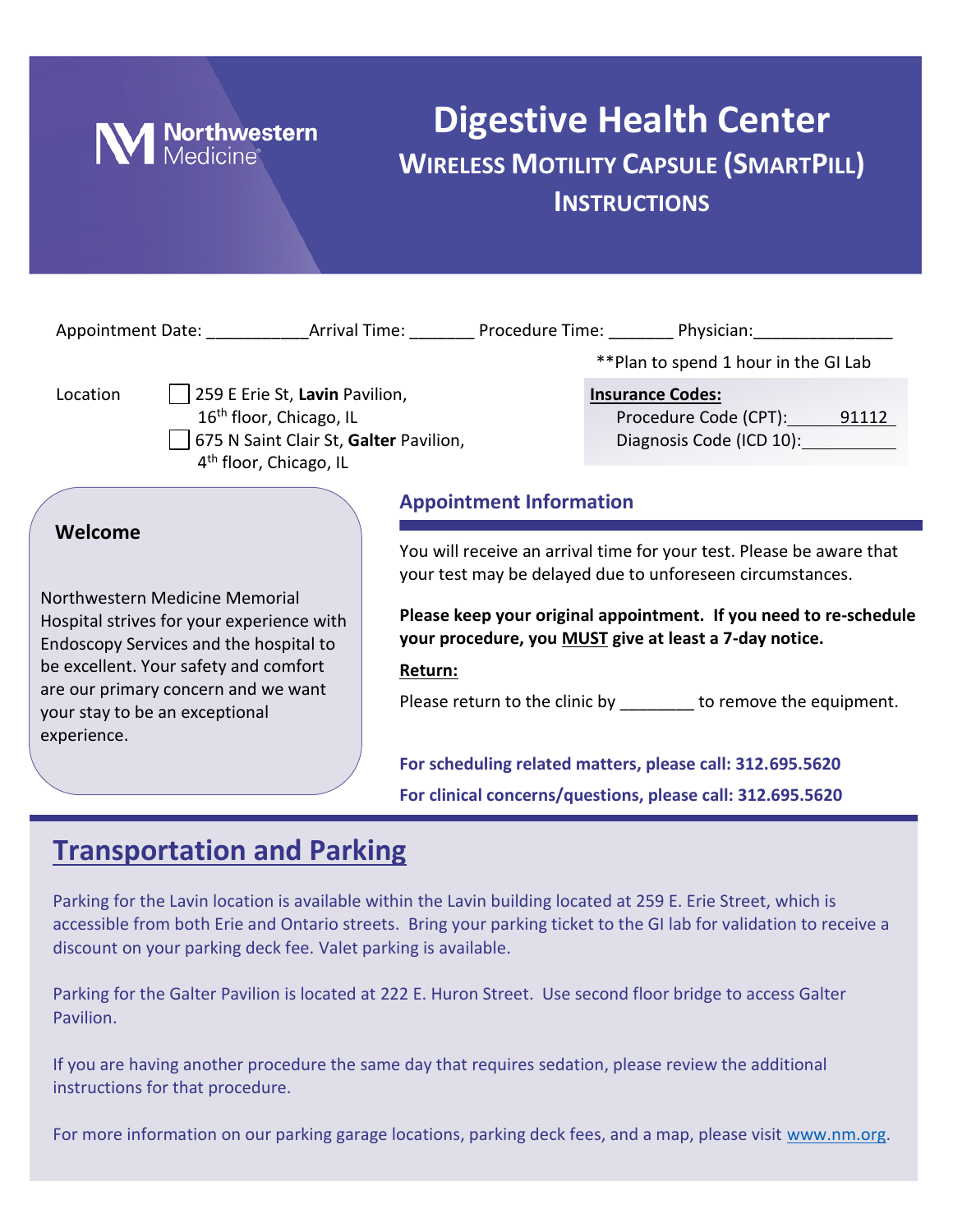# **N** Northwestern

## **About your test**

The wireless motility capsule is a disposable device that measures pressure, pH, and temperature as it passes through the body. Once the capsule is swallowed, test data is transmitted to a recorder to provide your physician with the necessary information to evaluate your entire GI tract. In order to capture accurate data, please follow the instructions as written. If you have any questions about the test or your appointment, please contact the office at (312) 695-5620.

# **Notify your physician if:**

- You are scheduled for a magnetic resonance imaging test (MRI) following the examination period within 3 days. Please call (312) 695-5620 if you are unsure.
- $\triangleright$  If you have a history of bowel obstructions, abdominal radiation, or intestinal surgeries, please notify your ordering physician as you may need to complete an Agile Capsule test before completing the SmartPill test.
- $\triangleright$  If you have any gluten allergies, the smart bar used for this procedure contains gluten. Please obtain the "Larabar® Protein Apple Cobbler" from an online vendor as it is not available in stores prior to your test date.

| <b>Timeline</b>                                         | <b>Procedure Preparation</b>                                                                                                                                                                                                                                                         |  |  |  |
|---------------------------------------------------------|--------------------------------------------------------------------------------------------------------------------------------------------------------------------------------------------------------------------------------------------------------------------------------------|--|--|--|
| <b>3 DAYS</b><br><b>BEFORE THE</b><br><b>PROCEDURE</b>  | $\triangleright$ Please stop taking your PPI (proton pump inhibitor), H2 blockers, motility medications,<br>macrolides, laxatives, anti-diarrheals, anti-spasmodics, and anti-nausea medications (see<br>the medication section below for more specific information).                |  |  |  |
|                                                         | $\triangleright$ Please contact your insurance company to verify coverage and if you will have any out of<br>pocket costs, or precertification requirements. Please see the insurance/billing handout<br>for more information on billing, coding, and potential out-of-pocket costs. |  |  |  |
| 2 DAYS<br><b>BEFORE THE</b><br><b>PROCEDURE</b>         | Please stop taking opiate pain medications (see the medication section below for more<br>➤<br>specific information).                                                                                                                                                                 |  |  |  |
| <b>THE DAY</b><br><b>BEFORE THE</b><br><b>PROCEDURE</b> | $\triangleright$ If you develop any moderate to severe cold symptoms (cough, sore throat, runny nose,<br>etc.), a fever, new cut or wounds, or experience any other changes in your health before<br>your procedure, please contact your physician's office.                         |  |  |  |
|                                                         | <b>Diet Instructions:</b>                                                                                                                                                                                                                                                            |  |  |  |
|                                                         | Do not eat or drink anything 8 hours before your test, with the exception of water. This<br>➤<br>includes hard candy, gum, and tobacco.                                                                                                                                              |  |  |  |
|                                                         | $\triangleright$ Take all of your regular medications as scheduled with a sip of water, except for the<br>medications listed above/below.                                                                                                                                            |  |  |  |
| <b>THE DAY OF</b>                                       | Call your testing center if you cannot arrive at your scheduled time at 312.926.2425.<br>➤                                                                                                                                                                                           |  |  |  |
| <b>YOUR</b><br><b>PROCEDURE</b>                         | $\triangleright$ You can continue taking your GI-related medications unless you are also scheduled for<br>pH testing (BRAVO or pH-Impedance). If you are scheduled for a second test, consult<br>with your physician if they would like you to be on or off your GI/acid reducing    |  |  |  |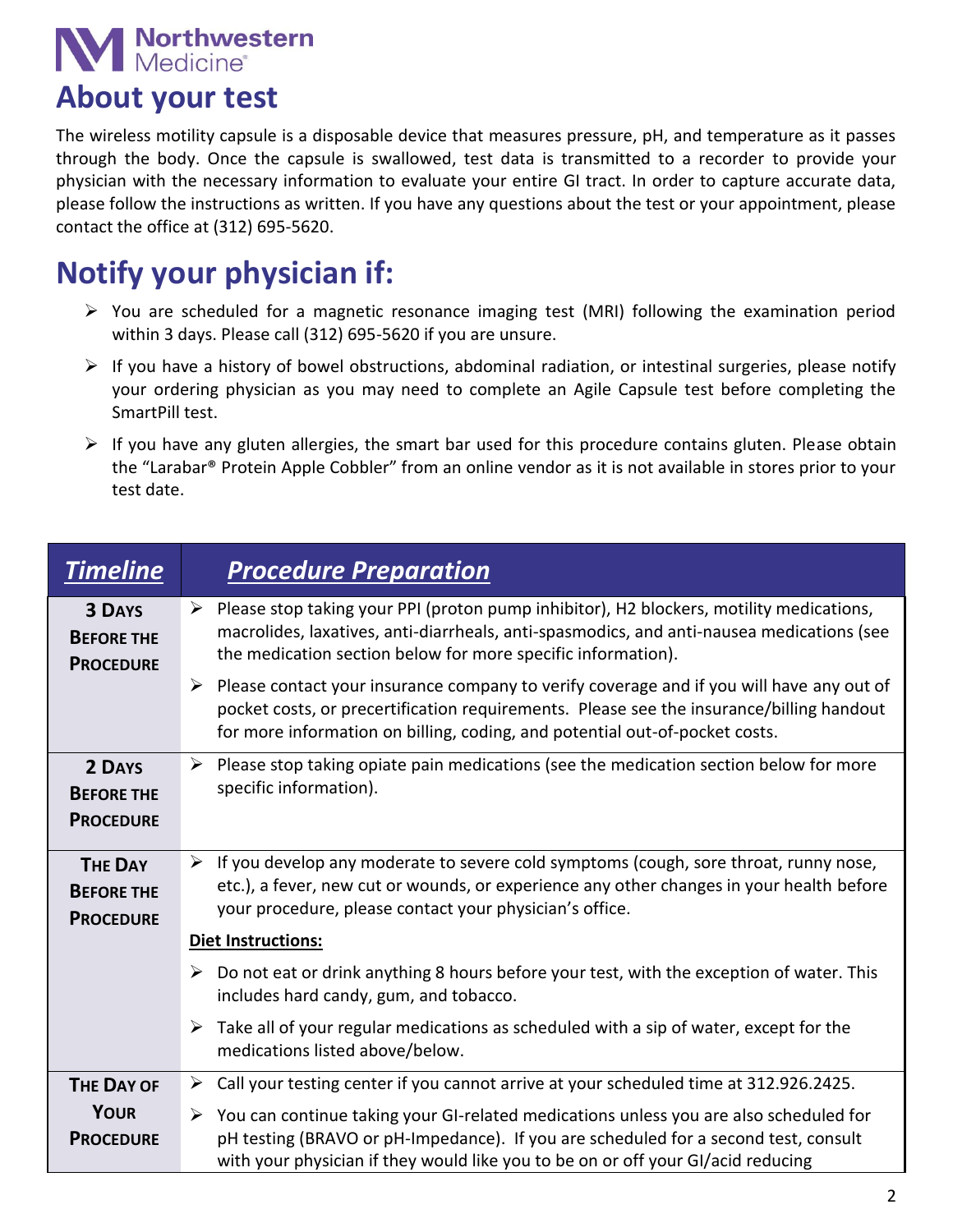

medications.

 $\triangleright$  Bring a photo ID and insurance card.

### **WIRELESS MOTILITY CAPSULE PREPARATION GUIDELINES**

#### **GENERAL**

- If you had a transplant or have scleroderma, please continue your prophylactic anti-biotics and immunosuppressive medications, and hold any of the other medications as listed below.
- Please arrive 15 minutes before your scheduled appointment time.
- **During the Wireless Motility Capsule Test**
	- o The wireless motility capsule test lasts approximately 3-5 days. The GI Lab technician will explain the test to you and ask you several questions related to your GI symptoms. This test requires no anesthesia or sedation, and allows you to remain ambulatory during this test.
	- o Your initial visit is approximately 30-45 minutes with the manometry technician. You will be given a specially designed granola bar for this test to stimulate your digestive system, and then you will be asked to swallow the wireless motility capsule, which will be carried through your gastrointestinal tract by muscle movements in your intestines. You will need to fast again for 6 hours after ingesting the capsule to provide accurate test results. After the 6 hours has passed, you may resume a normal diet.
	- o A data recorder will need to be worn around your waist for the entire test to capture the results. You will be asked to press a button on the recorder to track when you take your medications and when you have a bowel movement. You will keep a log/diary of your eating and sleeping to turn in when you return the monitor, and no appointment is necessary to return the equipment. The manometry technician will give you additional instructions while at the appointment.

#### **After your Wireless Motility Capsule Test**

- o After your test, it may take 3-5 days for the capsule to be passed normally through your bowel movements and then is safely flushed down the toilet. You will not need to return this device to your physician's office as it is disposable. Unless instructed differently by your physician, you may resume taking all of your normal medications after your test has been completed.
- o Your test results will be reviewed, and a report will be given to your physician within 7 business days of your visit. If you do not receive your results via telephone or MyChart within 7-10 business days, please call your doctor's office.
- o You may resume your acid blockers and other held medications 24 hours after swallowing the capsule.

#### **MEDICATIONS**

 You may take all of your normal medications (except the medications listed below) with water prior to your procedure.